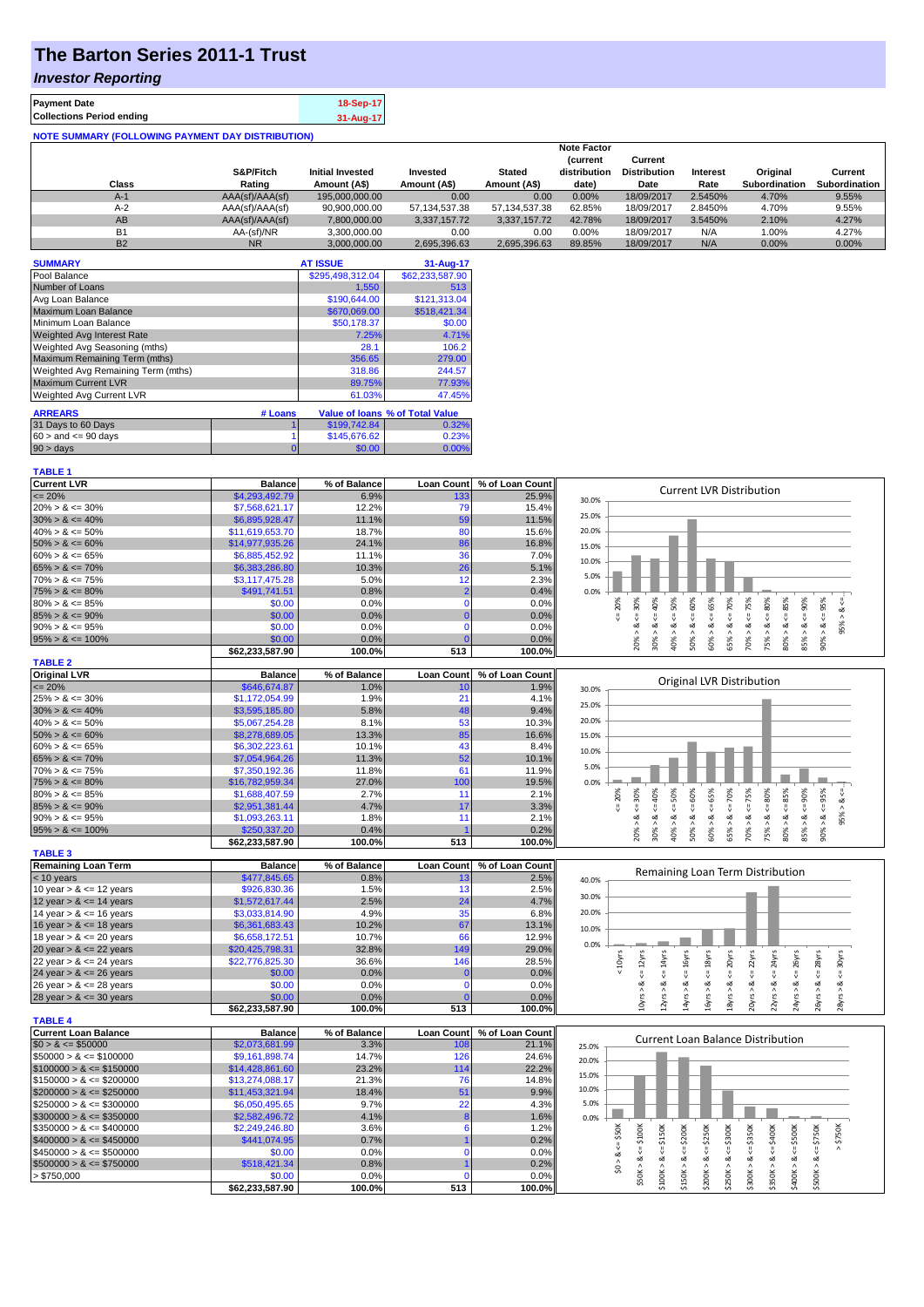## **The Barton Series 2011-1 Trust**

#### *Investor Reporting*

|                                                                 |                                  | 18-Sep-17                |                          |                            |                                                                                                                                                      |
|-----------------------------------------------------------------|----------------------------------|--------------------------|--------------------------|----------------------------|------------------------------------------------------------------------------------------------------------------------------------------------------|
| <b>Collections Period ending</b>                                |                                  | 31-Aug-17                |                          |                            |                                                                                                                                                      |
| <b>TABLE 5</b>                                                  |                                  |                          |                          |                            |                                                                                                                                                      |
| <b>Loan Seasoning</b>                                           | <b>Balance</b>                   | % of Balance             | <b>Loan Count</b>        | % of Loan Count            | Loan Seasoning Distribution                                                                                                                          |
| $= 6$ mths                                                      | \$0.00                           | 0.0%                     | $\Omega$<br>$\mathbf{0}$ | 0.0%                       | 40.0%<br>35.0%                                                                                                                                       |
| $> 8 \le 12$ mth<br>$12 > 8 \le 18$ mths                        | \$0.00<br>\$0.00                 | 0.0%<br>0.0%             | $\mathbf{0}$             | 0.0%<br>0.0%               | 30.0%                                                                                                                                                |
| $18 > 8 \le 24$ mths                                            | \$0.00                           | 0.0%                     | $\mathbf{0}$             | 0.0%                       | 25.0%                                                                                                                                                |
| $2 > 8 \le 3$ years                                             | \$0.00                           | 0.0%                     | $\mathbf{0}$             | 0.0%                       | 20.0%                                                                                                                                                |
| $3 > 8 \le 4$ years                                             | \$0.00                           | 0.0%                     | $\mathbf 0$              | 0.0%                       | 15.0%                                                                                                                                                |
| $4 > 8 \le 5$ years                                             | \$0.00                           | 0.0%                     | $\mathbf{0}$             | 0.0%                       | 10.0%                                                                                                                                                |
| $5 > 8 \le 6$ years                                             | \$0.00                           | 0.0%                     | $\mathbf{0}$             | 0.0%                       | 5.0%                                                                                                                                                 |
| $6 > 8 \le 7$ years                                             | \$4,793,806.23                   | 7.7%                     | 29                       | 5.7%                       | 0.0%                                                                                                                                                 |
| $7 > 8 \le 8$ years                                             | \$21,238,675.47                  | 34.1%                    | 146                      | 28.5%                      | mths<br>mths<br>years                                                                                                                                |
| $8 > 8 \le 9$ years                                             | \$16,507,682.67                  | 26.5%                    | 122                      | 23.8%                      | $\Leftarrow$ 12 mth<br>$\leq 9$ years<br>$\leq$ 24 mths<br>$\leq$ 4 years<br>$\leq 6$ years<br><= 7 years<br>$\circ$<br>$\varsigma=18$<br>$\leq$ = 3 |
| $9 > 8 \le 10$ years                                            | \$7,078,577.50                   | 11.4%                    | 65                       | 12.7%                      | $7 > 8 \leq 8$ years<br>$4 > 8 \leq 5$ years<br>$<=10$ years<br>2 > 8.<br>ઌૻ<br>5 > 8<br>$6 > 8$ .<br>ø<br>$\frac{8}{1}$<br>ಹ<br>œ                   |
| > 10 years                                                      | \$12,614,846.03                  | 20.3%                    | 151                      | 29.4%                      | $\wedge$<br>$\wedge$<br>$_{12}$ $\scriptstyle\!\!\!\!\!\!\!\!\!}$<br>$18 >$<br>$\hat{\circ}$<br>$\infty$                                             |
|                                                                 | \$62,233,587.90                  | 100.0%                   | 513                      | 100.0%                     |                                                                                                                                                      |
| <b>TABLE 6</b>                                                  |                                  |                          |                          |                            |                                                                                                                                                      |
| Postcode Concentration (top 10 by value<br>5700                 | <b>Balance</b><br>\$2,020,991.41 | % of Balance<br>3.2%     | <b>Loan Count</b><br>21  | % of Loan Count<br>4.1%    | Geographic Distribution                                                                                                                              |
| 2905                                                            | \$1,661,932.80                   | 2.7%                     | 10                       | 1.9%                       | 0.7%<br>16.8%                                                                                                                                        |
| 2614                                                            | \$1,507,003.45                   | 2.4%                     | 8                        | 1.6%                       |                                                                                                                                                      |
| 2617                                                            | \$1,459,549.98                   | 2.3%                     | $\overline{7}$           | 1.4%                       |                                                                                                                                                      |
| 2602                                                            | \$1,384,052.15                   | 2.2%                     | 8                        | 1.6%                       | 6.0%                                                                                                                                                 |
| 5159                                                            | \$1,279,322.32                   | 2.1%                     | 10                       | 1.9%                       |                                                                                                                                                      |
| 6210                                                            | \$1,261,249.68                   | 2.0%                     | 11                       | 2.1%                       | 52.5%                                                                                                                                                |
| 5162                                                            | \$1,254,414.65                   | 2.0%                     | 12                       | 2.3%                       |                                                                                                                                                      |
| 2615                                                            | \$1,130,305.58                   | 1.8%                     | 10                       | 1.9%                       |                                                                                                                                                      |
| 2620                                                            | \$1,130,228.92                   | 1.8%                     | 8                        | 1.6%                       | 23.9%                                                                                                                                                |
| <b>TABLE 7</b>                                                  |                                  |                          |                          |                            |                                                                                                                                                      |
| <b>Geographic Distribution</b>                                  | <b>Balance</b>                   | % of Balance             | <b>Loan Count</b>        | % of Loan Count            | SA ACT INSW WA Other                                                                                                                                 |
| <b>Australian Capital Territory</b>                             | \$14,872,103.68                  | 23.9%                    | 95                       | 18.5%                      |                                                                                                                                                      |
| <b>New South Wales</b>                                          | \$3,758,408.71                   | 6.0%                     | 26                       | 5.1%                       |                                                                                                                                                      |
| Northern Territory                                              | \$0.00                           | 0.0%                     | $\mathbf{0}$             | 0.0%                       | Metro / Non-Metro / Inner City Distribution                                                                                                          |
| Queensland                                                      | \$0.00                           | 0.0%                     | $\Omega$                 | 0.0%                       | 0.7%<br>15.3%                                                                                                                                        |
| South Australia                                                 | \$32,701,367.23                  | 52.5%                    | 313                      | 61.0%                      |                                                                                                                                                      |
| Tasmania                                                        | \$0.00                           | 0.0%                     | $\mathbf 0$              | 0.0%                       |                                                                                                                                                      |
| Victoria                                                        | \$453,938.56                     | 0.7%                     | 5                        | 1.0%                       |                                                                                                                                                      |
| Western Australia                                               | \$10,447,769.72                  | 16.8%                    | 74                       | 14.4%                      |                                                                                                                                                      |
|                                                                 | \$62,233,587.90                  | 100.0%                   | 513                      | 100.0%                     |                                                                                                                                                      |
| <b>TABLE 8</b>                                                  |                                  |                          |                          |                            |                                                                                                                                                      |
| Metro/Non-Metro/Inner-City                                      | <b>Balance</b>                   | % of Balance             | <b>Loan Count</b>        | % of Loan Count            | 84.0%                                                                                                                                                |
| Metro                                                           | \$52,277,212.94                  | 84.0%                    | 423                      | 82.5%                      |                                                                                                                                                      |
| Non-metro                                                       | \$9,543,320.76                   | 15.3%                    | 87                       | 17.0%                      |                                                                                                                                                      |
| Inner city                                                      | \$413,054.20                     | 0.7%<br>100.0%           | з<br>513                 | 0.6%<br>100.0%             | Metro<br>Non-metro<br>Inner city                                                                                                                     |
|                                                                 | \$62,233,587.90                  |                          |                          |                            |                                                                                                                                                      |
| <b>TABLE 9</b><br><b>Property Type</b>                          | <b>Balance</b>                   | % of Balance             |                          | Loan Count % of Loan Count |                                                                                                                                                      |
| <b>Residential House</b>                                        | \$57,463,972.53                  | 92.3%                    | 471                      | 91.8%                      | Occupancy Type Distribution                                                                                                                          |
| <b>Residential Unit</b>                                         | \$4,568,385.87                   | 7.3%                     | 41                       | 8.0%                       | 5.3%                                                                                                                                                 |
|                                                                 |                                  |                          |                          |                            |                                                                                                                                                      |
|                                                                 |                                  |                          | $\Omega$                 |                            |                                                                                                                                                      |
| Rural                                                           | \$0.00<br>\$201,229.50           | 0.0%<br>0.3%             |                          | 0.0%<br>0.2%               |                                                                                                                                                      |
| Semi-Rural                                                      | \$62,233,587.90                  | 100.0%                   | 513                      | 100.0%                     |                                                                                                                                                      |
| <b>TABLE 10</b>                                                 |                                  |                          |                          |                            |                                                                                                                                                      |
| <b>Occupancy Type</b>                                           | <b>Balance</b>                   | % of Balance             |                          | Loan Count % of Loan Count |                                                                                                                                                      |
| Owner Occupied                                                  | \$58,927,537.32                  | 94.7%                    | 483                      | 94.2%                      |                                                                                                                                                      |
| investment                                                      | \$3,306,050.58                   | 5.3%                     |                          | 5.8%                       |                                                                                                                                                      |
|                                                                 | \$62,233,587.90                  | 100.0%                   | 513                      | 100.0%                     |                                                                                                                                                      |
| <b>TABLE 11</b>                                                 |                                  |                          |                          |                            | 94.7%                                                                                                                                                |
| <b>Employment Type Distribution</b>                             | <b>Balance</b>                   | % of Balance             | <b>Loan Count</b>        | % of Loan Count            | Owner Occupied<br>Investment                                                                                                                         |
| Contractor                                                      | \$588,848.47                     | 0.9%                     |                          | 1.2%                       |                                                                                                                                                      |
| Pay-as-you-earn employee (casual)                               | \$1,332,109.35                   | 2.1%                     | 10                       | 1.9%                       | <b>LMI Provider Distribution</b>                                                                                                                     |
| Pay-as-you-earn employee (full time)                            | \$50,025,061.96                  | 80.4%                    | 397                      | 77.4%                      |                                                                                                                                                      |
| Pay-as-you-earn employee (part time)                            | \$4,832,182.93                   | 7.8%<br>2.9%             | 47<br>16                 | 9.2%                       | 5.8%                                                                                                                                                 |
| Self employed<br>No data                                        | \$1,833,909.31<br>\$3,621,475.88 | 5.8%                     | 37                       | 3.1%<br>7.2%               |                                                                                                                                                      |
|                                                                 | \$62,233,587.90                  | 100.0%                   | 513                      | 100.0%                     |                                                                                                                                                      |
| <b>TABLE 12</b>                                                 |                                  |                          |                          |                            |                                                                                                                                                      |
| <b>LMI Provider</b>                                             | <b>Balance</b>                   | % of Balance             | Loan Count               | % of Loan Count            |                                                                                                                                                      |
| QBE                                                             | \$58,629,431.64                  | 94.2%                    | 494                      | 96.3%                      |                                                                                                                                                      |
| Genworth                                                        | \$3,604,156.26                   | 5.8%                     | 19                       | 3.7%                       |                                                                                                                                                      |
|                                                                 | \$62,233,587.90                  | 100.0%                   | 513                      | 100.0%                     |                                                                                                                                                      |
| <b>TABLE 13</b>                                                 |                                  |                          |                          |                            | 94.2%                                                                                                                                                |
| <b>Arrears</b>                                                  | <b>Balance</b>                   | % of Balance             | <b>Loan Count</b>        | % of Loan Count            | $\blacksquare$ QBE<br>Genworth                                                                                                                       |
| <= 0 days                                                       | \$59,743,238.28                  | 96.0%                    | 497                      | 96.9%                      |                                                                                                                                                      |
| $0 >$ and $\leq$ 30 days                                        | \$2,144,930.16                   | 3.4%                     | 14                       | 2.7%                       |                                                                                                                                                      |
| $30 >$ and $\leq 60$ days                                       | \$199,742.84                     | 0.3%                     |                          | 0.2%                       | Interest Rate Type Distribution                                                                                                                      |
| $60 >$ and $\leq 90$ days                                       | \$145,676.62                     | 0.2%                     | $\Omega$                 | 0.2%                       | 21.7%                                                                                                                                                |
| 90 > days                                                       | \$0.00                           | 0.0%                     |                          | 0.0%                       |                                                                                                                                                      |
|                                                                 | \$62,233,587.90                  | 100.0%                   | 513                      | 100.0%                     |                                                                                                                                                      |
| <b>TABLE 14</b><br><b>Interest Rate Type</b>                    | <b>Balance</b>                   | % of Balance             |                          | Loan Count % of Loan Count |                                                                                                                                                      |
| Variable                                                        | \$48,716,547.31                  | 78.3%                    | 410                      | 79.9%                      |                                                                                                                                                      |
| Fixed                                                           | \$13,517,040.59                  | 21.7%                    | 103                      | 20.1%                      |                                                                                                                                                      |
|                                                                 | \$62,233,587.90                  | 100.0%                   | 513                      | 100.0%                     |                                                                                                                                                      |
| <b>TABLE 15</b>                                                 |                                  |                          |                          |                            | 78.3%                                                                                                                                                |
| <b>Weighted Ave Interest Rate</b><br><b>Fixed Interest Rate</b> | <b>Balance</b><br>4.40%          | <b>Loan Count</b><br>103 |                          |                            | <b>Fixed</b><br>■ Variable                                                                                                                           |